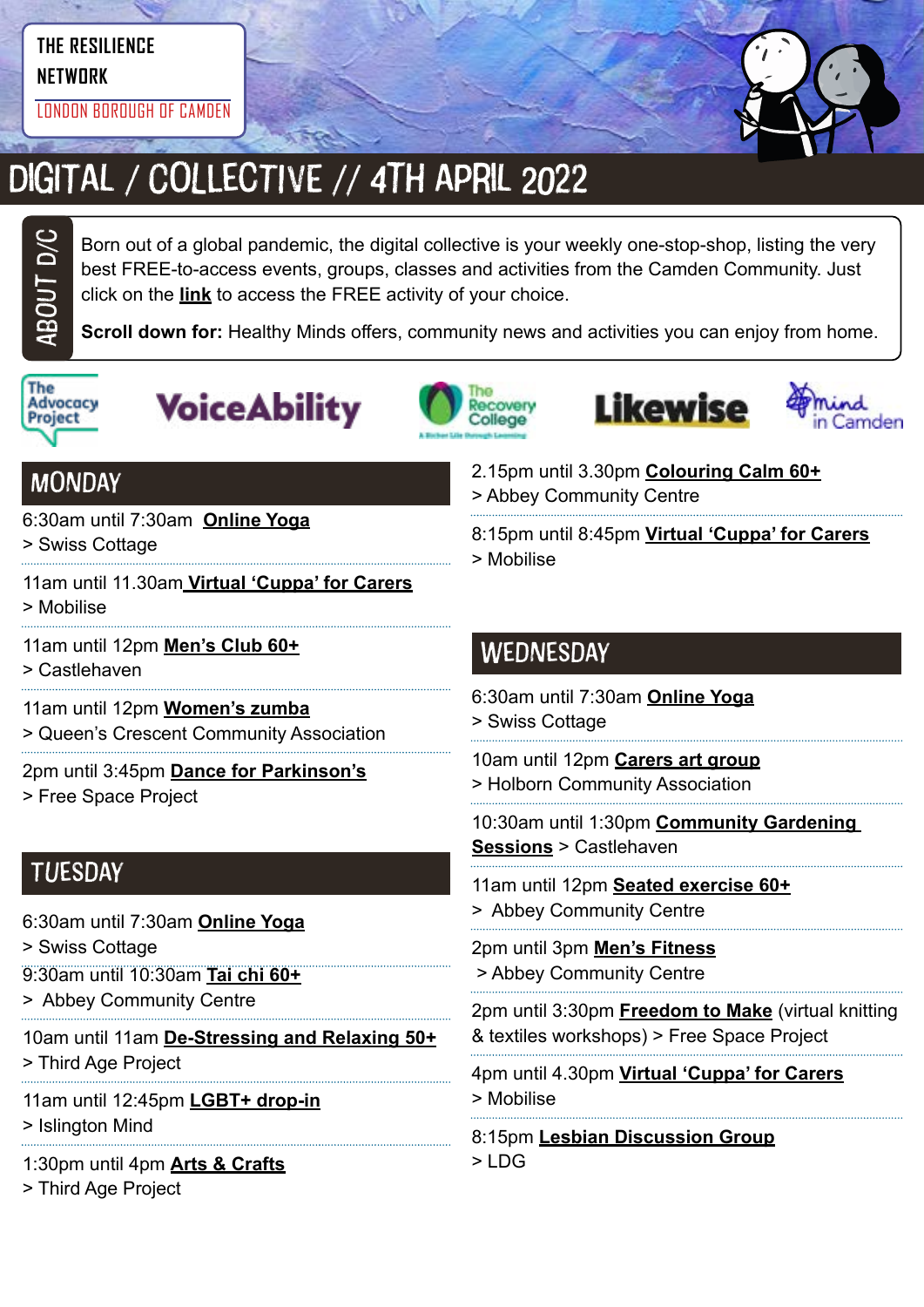#### THURSDAY

- 6:30am until 7:30am **[Online Yoga](https://yourswiss.org/)**
- > Swiss Cottage

10:30am until 11:30am **[Yoga 60+](https://www.castlehaven.org.uk/whats-on/event/2561/)**

> Castlehaven

11am until 11:30pm **[Virtual 'Cuppa' for Carers](https://www.mobiliseonline.co.uk/cuppa)** > Mobilise

11am until 12pm **[Breathing for Wellbeing](https://www.freespaceproject.org/blog/guidedmeditation-57c8e)** > Free Space Project

11am until 12pm **[Health checks](https://twitter.com/QCCA_ltd/status/1441030606608027653/photo/1)** > Queen's Crescent Community Association

11am until 4pm Zen in Mind: A day long celebration

[of wellbeing](https://www.t-z-p.com/where-to-find-us-next) > Zen Den and Mind in Camden

11:30am until 12:30pm **[Women's yoga](https://twitter.com/QCCA_ltd/status/1441030606608027653/photo/1)**

> Queen's Crescent Community Association

11:30am until 1:30pm **[New Year New You!](https://www.mentalhealthcamden.co.uk/events/22/02/new-year-new-you)**

> We Make Camden & youmochaandstyle

1:30pm until 2pm **[LGBT+ yoga](https://www.islingtonmind.org.uk/our-services/outcome/)**

> Islington Mind

TRY IT OUT

3pm until 4pm **[Re-cycle-art class](https://abbeycc-kilburn.org.uk/wp-content/uploads/2020/03/January-2022-programme.pdf) 60+** > Abbey Community Centre

7:30pm until 8:30pm **[Online quiz](https://www.mentalhealthcamden.co.uk/events/22/02/healthy-minds-healthy-bods-online-quiz)** > Healthy Minds, Healthy Bods

#### FRIDAY

6:30am until 7:30am **[Online Yoga](https://yourswiss.org/)**

> Swiss Cottage

4pm until 4:30pm **[Virtual Cuppa for Carers](https://www.mobiliseonline.co.uk/cuppa)**

> Mobilise



|  | Learn a language for free                                  |
|--|------------------------------------------------------------|
|  | Community green space in Camden Town                       |
|  | City of Women London                                       |
|  | <b>Borrow Box library app</b>                              |
|  | Pop-up Gallery - Our New World                             |
|  | Top tips on building and maintaining healthy relationships |
|  | <b>Queering Your Camden</b>                                |
|  | We Were Here at Swiss Cottage Gallery                      |
|  |                                                            |